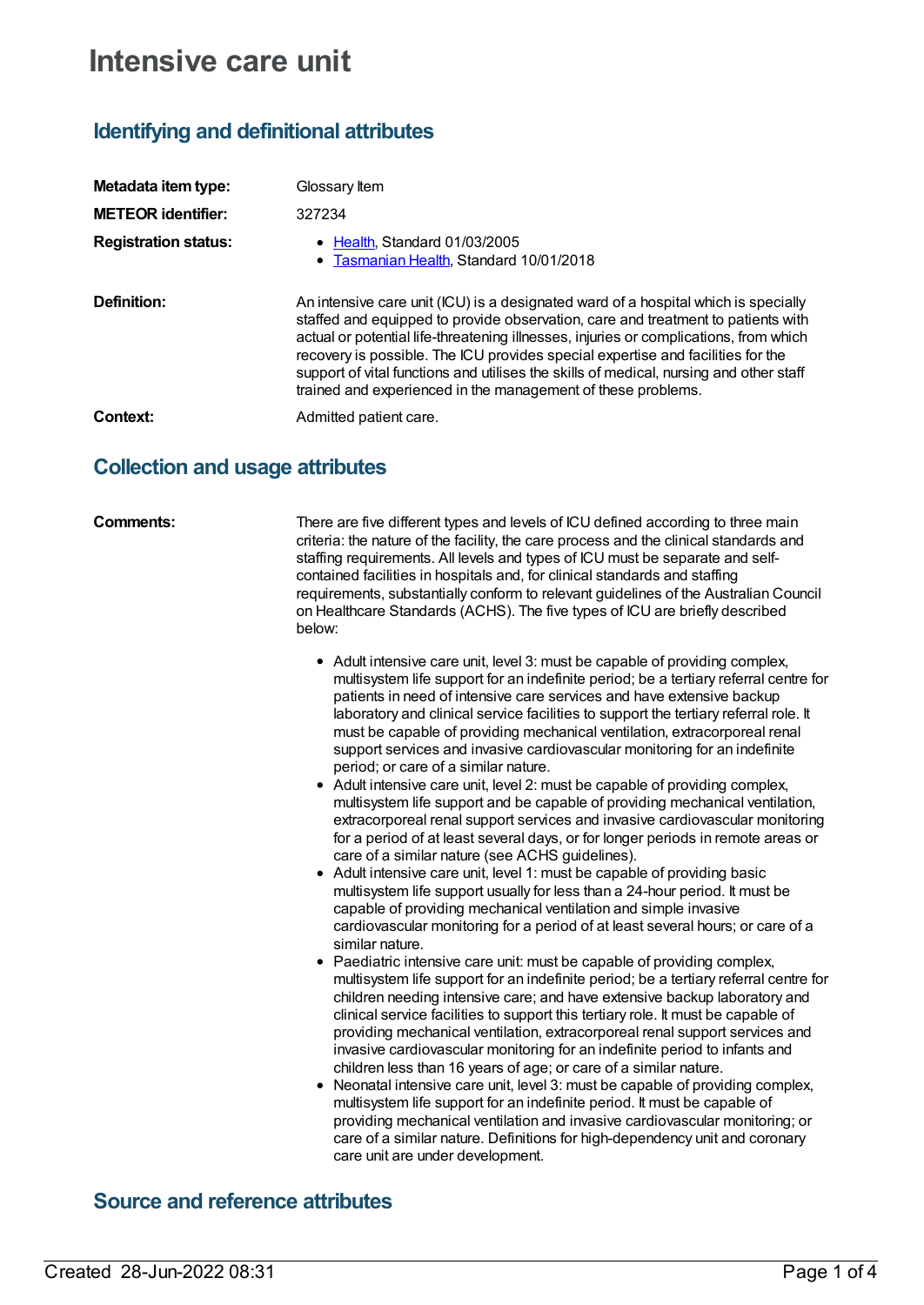**Submitting organisation:** National Intensive Care Working Group.

### **Relational attributes**

**Related metadata references:**

**Metadata items which use this glossary item:**

Supersedes **Entensive care unit, version 1, DEC, NHDD, NHIMG, Superseded** [01/03/2005.pdf](https://meteor.aihw.gov.au/content/273083) (15.9 KB) *No registration status*

[Admitted](https://meteor.aihw.gov.au/content/715998) patient care NBEDS 2020-21

• [Health](https://meteor.aihw.gov.au/RegistrationAuthority/12), Superseded 05/02/2021

[Admitted](https://meteor.aihw.gov.au/content/728441) patient care NBEDS 2021-22

• [Health](https://meteor.aihw.gov.au/RegistrationAuthority/12), Superseded 17/12/2021

[Admitted](https://meteor.aihw.gov.au/content/742171) patient care NBEDS 2022–23

• [Health](https://meteor.aihw.gov.au/RegistrationAuthority/12), Standard 17/12/2021

[Admitted](https://meteor.aihw.gov.au/content/491555) patient care NMDS 2013-14

• [Health](https://meteor.aihw.gov.au/RegistrationAuthority/12), Superseded 11/04/2014

[Admitted](https://meteor.aihw.gov.au/content/535047) patient care NMDS 2014-15

• [Health](https://meteor.aihw.gov.au/RegistrationAuthority/12), Superseded 13/11/2014

[Admitted](https://meteor.aihw.gov.au/content/588909) patient care NMDS 2015-16

• [Health](https://meteor.aihw.gov.au/RegistrationAuthority/12), Superseded 10/11/2015

[Admitted](https://meteor.aihw.gov.au/content/612171) patient care NMDS 2016-17

• [Health](https://meteor.aihw.gov.au/RegistrationAuthority/12), Superseded 05/10/2016

[Admitted](https://meteor.aihw.gov.au/content/641349) patient care NMDS 2017-18

• [Health](https://meteor.aihw.gov.au/RegistrationAuthority/12), Superseded 25/01/2018

[Admitted](https://meteor.aihw.gov.au/content/676382) patient care NMDS 2018-19

- ACT Health [\(retired\)](https://meteor.aihw.gov.au/RegistrationAuthority/9), Candidate 09/08/2018
- [Health](https://meteor.aihw.gov.au/RegistrationAuthority/12), Superseded 12/12/2018

[Admitted](https://meteor.aihw.gov.au/content/699728) patient care NMDS 2019-20

• [Health](https://meteor.aihw.gov.au/RegistrationAuthority/12), Superseded 18/12/2019

[Admitted](https://meteor.aihw.gov.au/content/713850) patient care NMDS 2020–21

• [Health](https://meteor.aihw.gov.au/RegistrationAuthority/12), Superseded 05/02/2021

[Admitted](https://meteor.aihw.gov.au/content/728439) patient care NMDS 2021–22

• [Health](https://meteor.aihw.gov.au/RegistrationAuthority/12), Superseded 20/10/2021

[Admitted](https://meteor.aihw.gov.au/content/742173) patient care NMDS 2022–23

• [Health](https://meteor.aihw.gov.au/RegistrationAuthority/12), Standard 20/10/2021

Admitted subacute and [non-acute](https://meteor.aihw.gov.au/content/727327) hospital care NBEDS 2021–22

• [Health](https://meteor.aihw.gov.au/RegistrationAuthority/12), Superseded 20/10/2021

Admitted subacute and [non-acute](https://meteor.aihw.gov.au/content/742177) hospital care NBEDS 2022–23

• [Health](https://meteor.aihw.gov.au/RegistrationAuthority/12), Standard 20/10/2021

Episode of admitted patient care—length of stay [\(special/neonatal](https://meteor.aihw.gov.au/content/270057) intensive care), total days N[NN]

● [Health](https://meteor.aihw.gov.au/RegistrationAuthority/12), Standard 01/03/2005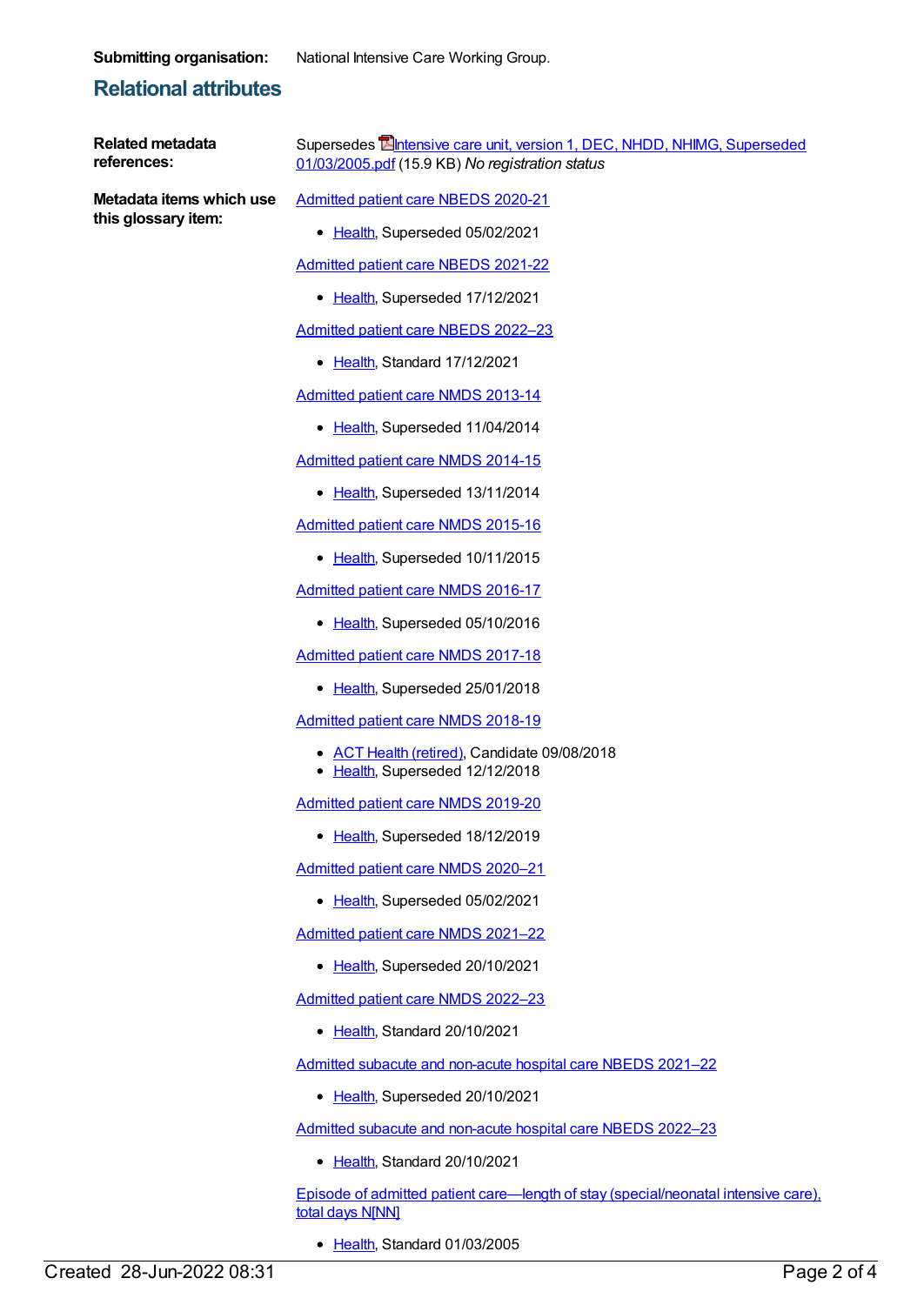Episode of admitted patient [care—length](https://meteor.aihw.gov.au/content/471545) of stay in intensive care unit

- ACT Health [\(retired\)](https://meteor.aihw.gov.au/RegistrationAuthority/9), Candidate 09/08/2018
- [Health](https://meteor.aihw.gov.au/RegistrationAuthority/12), Standard 07/02/2013
- [Independent](https://meteor.aihw.gov.au/RegistrationAuthority/3) Hospital Pricing Authority, Standard 31/10/2012
- **[Tasmanian](https://meteor.aihw.gov.au/RegistrationAuthority/15) Health, Standard 10/01/2018**

Episode of admitted patient [care—length](https://meteor.aihw.gov.au/content/471553) of stay in intensive care unit, total hours **NNNN** 

- ACT Health [\(retired\)](https://meteor.aihw.gov.au/RegistrationAuthority/9), Candidate 09/08/2018
- [Health](https://meteor.aihw.gov.au/RegistrationAuthority/12), Superseded 05/02/2021
- [Independent](https://meteor.aihw.gov.au/RegistrationAuthority/3) Hospital Pricing Authority, Standard 31/10/2012
- [Tasmanian](https://meteor.aihw.gov.au/RegistrationAuthority/15) Health, Standard 10/01/2018

Episode of admitted patient [care—length](https://meteor.aihw.gov.au/content/731473) of stay in intensive care unit, total hours **NNNNN** 

[Health](https://meteor.aihw.gov.au/RegistrationAuthority/12), Standard 05/02/2021

Episode of admitted patient [care—rapid](https://meteor.aihw.gov.au/content/593135) response outcome, code N[N]

• [Health](https://meteor.aihw.gov.au/RegistrationAuthority/12), Standard 04/09/2015

Episode of admitted patient [care—unplanned](https://meteor.aihw.gov.au/content/591978) admission to Intensive Care Unit (ICU) following elective surgery indicator

• [Health](https://meteor.aihw.gov.au/RegistrationAuthority/12), Standard 04/09/2015

Episode of admitted patient care—unplanned admission to Intensive Care Unit (ICU) following elective surgery indicator, Yes/no/not [stated/inadequately](https://meteor.aihw.gov.au/content/591990) described code N

[Health](https://meteor.aihw.gov.au/RegistrationAuthority/12), Standard 04/09/2015

Episode of admitted patient [care—unplanned](https://meteor.aihw.gov.au/content/592030) admission to Intensive Care Unit (ICU) following emergency surgery indicator

[Health](https://meteor.aihw.gov.au/RegistrationAuthority/12), Standard 04/09/2015

Episode of admitted patient care—unplanned admission to Intensive Care Unit (ICU) following emergency surgery indicator, Yes/no/not [stated/inadequately](https://meteor.aihw.gov.au/content/592033) described code N

• [Health](https://meteor.aihw.gov.au/RegistrationAuthority/12), Standard 04/09/2015

Episode of admitted patient [care—unplanned](https://meteor.aihw.gov.au/content/608997) admission to Intensive Care Unit (ICU) following other surgery indicator

• [Health](https://meteor.aihw.gov.au/RegistrationAuthority/12), Standard 04/09/2015

Episode of admitted patient care—unplanned admission to Intensive Care Unit (ICU) following other surgery indicator, Yes/no/not [stated/inadequately](https://meteor.aihw.gov.au/content/608995) described code N

• [Health](https://meteor.aihw.gov.au/RegistrationAuthority/12), Standard 04/09/2015

Episode of admitted patient [care—unplanned](https://meteor.aihw.gov.au/content/592558) admission to Intensive Care Unit (ICU) not following surgery indicator

[Health](https://meteor.aihw.gov.au/RegistrationAuthority/12), Standard 04/09/2015

Episode of admitted patient care—unplanned admission to Intensive Care Unit (ICU) not following surgery indicator, Yes/no/not [stated/inadequately](https://meteor.aihw.gov.au/content/592562) described code N

• [Health](https://meteor.aihw.gov.au/RegistrationAuthority/12), Standard 04/09/2015

[Establishment—gross](https://meteor.aihw.gov.au/content/269906) capital expenditure (accrual accounting) (major medical equipment)

• [Health](https://meteor.aihw.gov.au/RegistrationAuthority/12), Standard 01/03/2005